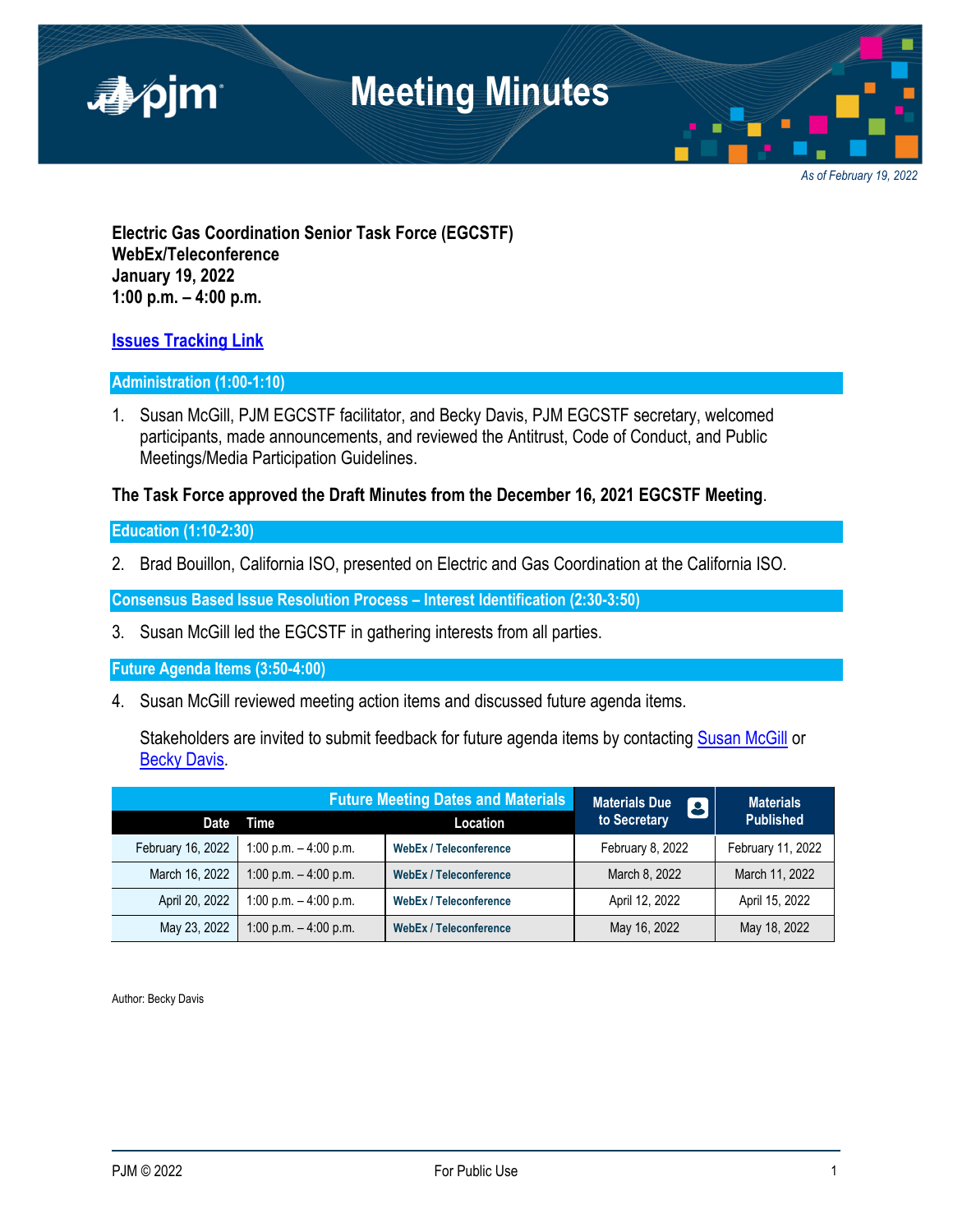

# **Meeting Minutes**

*As of February 19, 2022*

| <b>Last Name</b> | <b>First Name</b> | <b>Company Name</b>                        | Sector                      |
|------------------|-------------------|--------------------------------------------|-----------------------------|
| Agen             | Matthew           | American Gas Association                   | None                        |
| Bagot            | Nancy             | Electric Power Supply Association          | None                        |
| Barker           | Jason             | Exelon Business Services Company, LLC      | <b>Transmission Owner</b>   |
| <b>Benchek</b>   | Jim               | <b>FirstEnergy Corporation</b>             | <b>Transmission Owner</b>   |
| Bouillon         | <b>Brad</b>       | California ISO                             | None                        |
| Boyle            | Glen              | PJM Interconnection                        | None                        |
| <b>Brault</b>    | Mary Beth         | Old Dominion Electric Cooperative          | <b>Electric Distributor</b> |
| <b>Brodbeck</b>  | John              | EDP Renewables North America LLC           | Generation Owner            |
| <b>Brown</b>     | Rich              | PJM Interconnection                        | None                        |
| <b>Bryson</b>    | Michael           | PJM Interconnection                        | None                        |
| Callen           | Zachary           | Illinois Commerce Commission               | None                        |
| Carroll          | Rebecca           | PJM Interconnection                        | None                        |
| Chang            | Sean              | Shell Energy North America (US), L.P.      | Other Supplier              |
| Coleman          | Thomas            | North American Electric Corporation        | None                        |
| Corash           | Richard           | PSEG Energy Resources and Trade LLC        | Other Supplier              |
| Davis            | Elizabeth         | PJM Interconnection                        | None                        |
| Davis            | James             | Dominion Energy Generation Marketing, Inc. | Generation Owner            |
| Dibble           | Jay               | Calpine Energy Services, L.P.              | <b>Generation Owner</b>     |
| <b>Dillon</b>    | Matthew           | <b>UGI Development Company</b>             | <b>Generation Owner</b>     |
| DiNicola         | Laura             | <b>FirstEnergy Corporation</b>             |                             |
| Donley           | Kyle              | Dominion Energy Generation Marketing, Inc. |                             |
| Dugan            | Chuck             | East Kentucky Power Cooperative, Inc.      | <b>Transmission Owner</b>   |
| Elkins           | Rachel            | American Transmission Systems, Inc.        | <b>Transmission Owner</b>   |
| Ericson          | Christine         | Illinois Commerce Commission               | None                        |
| Fabiano          | Janell            | PJM Interconnection                        | None                        |
| Fan              | Zhenyu            | PJM Interconnection                        | None                        |
| Filomena         | Guy               | Customized Energy Solutions, Ltd.          | None                        |
| Fitzpatrick      | <b>Brian</b>      | PJM Interconnection                        | None                        |
| Foladare         | Kenneth           | Geenex Solar LLC                           | Other Supplier              |
| Ford             | Adrien            | Old Dominion Electric Cooperative          | <b>Electric Distributor</b> |
| Fuess            | Christian         | PBF Power Marketing, LLC                   | End-Use Customer            |
| Glazer           | Craig             | PJM Interconnection                        | None                        |
| Green            | Shelby            | <b>Energy and Policy Institute</b>         |                             |
| Hatfield         | Jeremy            | Old Dominion Electric Cooperative          | <b>Electric Distributor</b> |
| Hauske           | Thomas            | PJM Interconnection                        | None                        |
| Helm             | Gary              | PJM Interconnection                        | None                        |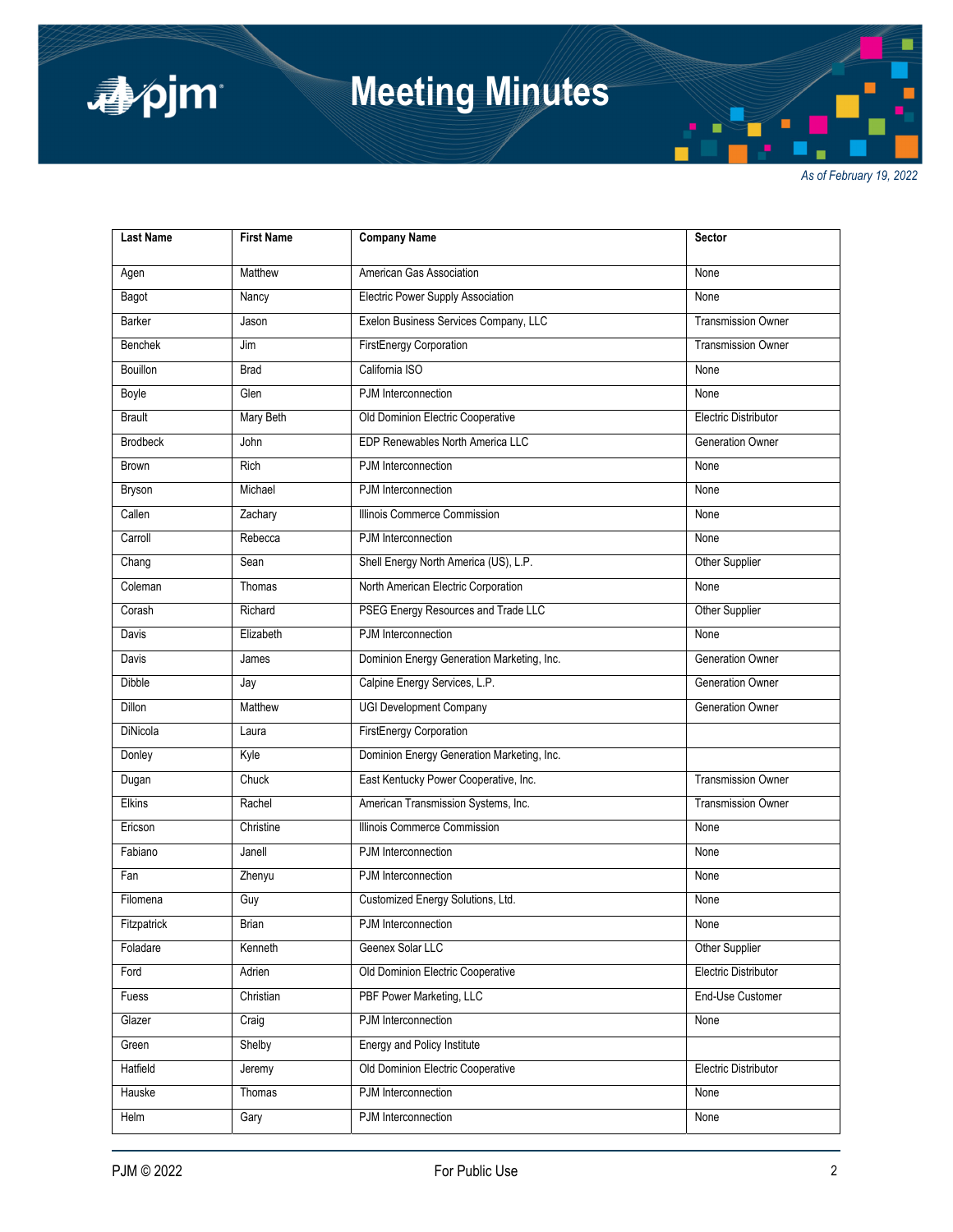

# **Meeting Minutes**

*As of February 19, 2022*

| Herel            | Suzanne      | PJM Interconnection                           | None                        |
|------------------|--------------|-----------------------------------------------|-----------------------------|
| Herman           | Michael      | PJM Interconnection                           | None                        |
| Hinson           | Dale         | Dominion Energy Generation Marketing, Inc.    | <b>Transmission Owner</b>   |
| Hoatson          | Tom          | West Deptford Energy, LLC                     | <b>Generation Owner</b>     |
| Hohenshilt       | Jennifer     | Talen Energy Marketing, LLC                   | <b>Generation Owner</b>     |
| Horning          | Lynn Marie   | Customized Energy Solutions, Ltd.             | None                        |
| Horstmann        | John         | Dayton Power & Light Company (The)            | <b>Transmission Owner</b>   |
| Hull             | Gerit        | American Municipal Power, Inc.                | <b>Electric Distributor</b> |
| Hyzinski         | Tom          | GT Power Group, LLC                           | None                        |
| ller             | Arthur       | Indiana Office of Utility Consumer Counselor  | None                        |
| Jagtiani         | Patricia     | Natural Gas Supply Association                | None                        |
| Janicki          | Diane        | Boston Energy Trading and Marketing LLC       | Other Supplier              |
| Johnson          | Carl         | Customized Energy Solutions, Ltd.             | None                        |
| Johnston         | David        | Other                                         |                             |
| Kazerooni        | Hamid        | PJM Interconnection                           | None                        |
| Keech            | Adam         | PJM Interconnection                           | None                        |
| Keegan           | Jack         | None                                          |                             |
| Kogut            | George       | New York Power Authority                      | Other Supplier              |
| Lai              | Erin         | PJM Interconnection                           | None                        |
| Lani             | Renee        | American Public Gas Association               | None                        |
| Lu               | Chen         | PJM Interconnection                           | None                        |
| Mabry            | David        | McNees Wallace & Nurick LLC                   | None                        |
| <b>McCormick</b> | Katherine    | Illinois Commerce Commission                  | None                        |
| <b>McGill</b>    | Susan        | PJM Interconnection                           | None                        |
| McGlynn          | Paul         | PJM Interconnection                           | None                        |
| McNeil           | Justin       | Kentucky Public Service Commission            | None                        |
| Midgley          | Sharon       | Exelon Business Services Company, LLC         | <b>Transmission Owner</b>   |
| Mihaly           | Imola        | Nautilus Power, LLC                           | <b>Generation Owner</b>     |
| Mooney           | Jeffrey      | Pennsylvania Electric Company (NUGS)          | <b>Electric Distributor</b> |
| Nix              | Emma         | Jersey Green Energy LLC                       | Other Supplier              |
| Oberleitner      | Michael      | Dominion Energy Generation Marketing, Inc.    | <b>Transmission Owner</b>   |
| Ondayko          | <b>Brock</b> | AEP Energy Partners, Inc. (AEP Gen Resources) | <b>Transmission Owner</b>   |
| Pakela           | Greg         | DTE Energy Trading, Inc.                      | Other Supplier              |
| Patel            | Keyurbhai    | PJM Interconnection                           | None                        |
| Phenix           | Michael      | TAQA Gen X LLC                                | Generation Owner            |
| Pilong           | Christopher  | PJM Interconnection                           | None                        |
| Pilong           | Melissa      | PJM Interconnection                           | None                        |
| Poulos           | Greg         | Consumer Advocates of PJM States              | None                        |